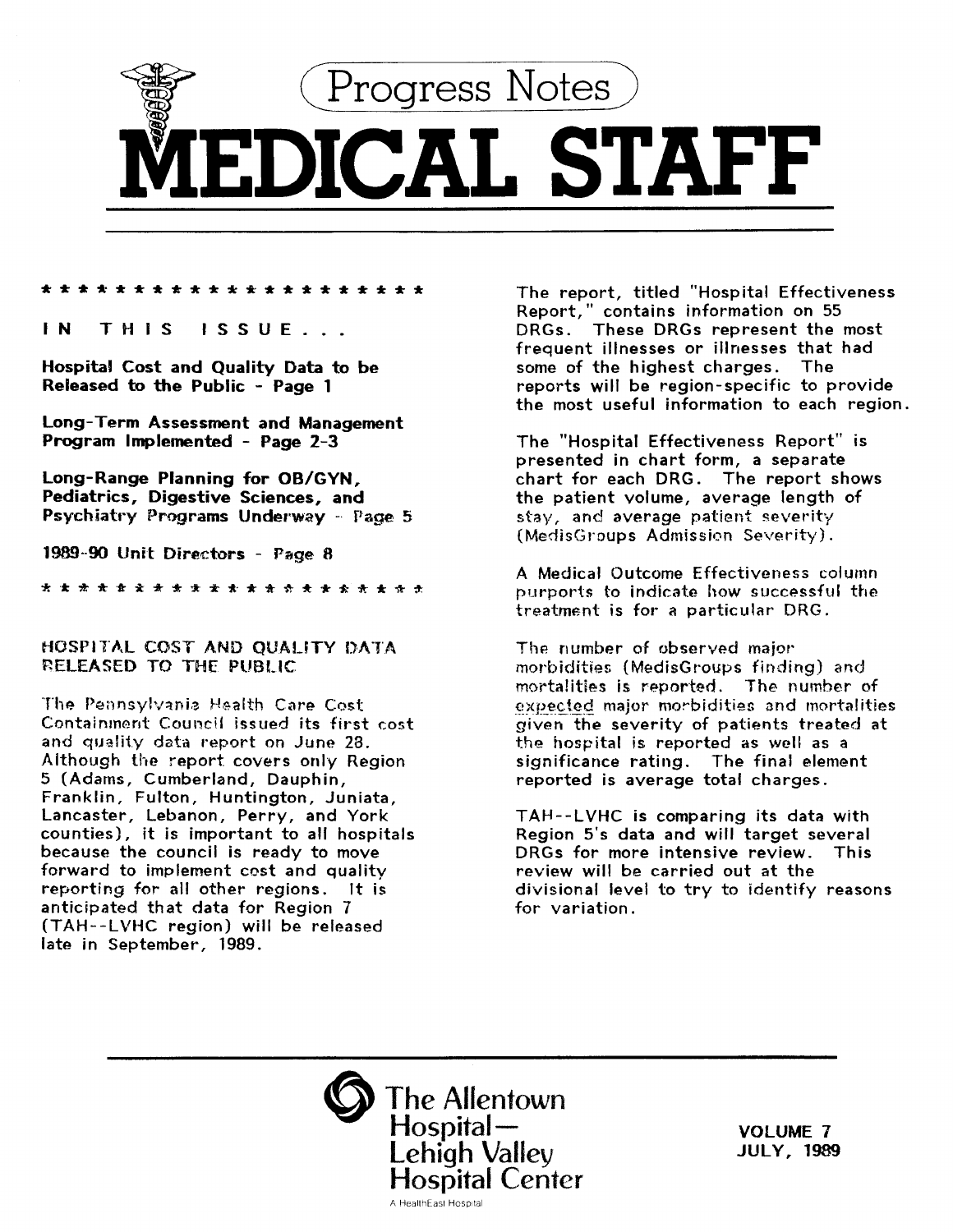#### KEPRO CONTRACT

KePRO's current contract has been<br>extended by HCFA until September 30, 1989. Negotiations will now begin for the three-year contract with incorporation of the third scope of work to begin October 1, 1989. There is still no word as to whether the contract will go out for competitive bidding.

## THIRD SCOPE OF WORK - PRE-PROCEDURE REVIEW

Under the third scope of work, KePRO will be required to review 10 procedures on a pre-procedure basis. When these procedures are performed on an urgent or emergency basis, or when pre-procedure review is not obtained, a retrospective, prepayment review will be conducted.

The following list includes the 10 procedures currently proposed to HCFA by KePRO.

1) Permanent pacemaker insertion currently on per procedure review list; 2) cataract extraction; 3) carotid endarterectomy; 4) laminectomy; 5) total knee or· hip replacement; 6) abdominal or vaginal hysterectomy; 7) transuretheral prostatectomy; 8) coronary artery bypass graft; 9) percutaneous transluminal coronary angioplasty; and 10) complex peripheral vascularization.

## OPERATIVE/PROCEDURE PERMIT PROBLEMS

Patients continue to arrive in the operating room or clinical laboratory without properly executed permits for procedures. Patients are also arriving without a documented history and physical. This problem continues to hinder the efficiency of the operating room and the clinical laboratory at both campuses.

Medical Staff members are requested to complete necessary permits and history and physicals in a timely fashion in order to reduce delays in caring for patients.

# HAHNFMANN UNIVERSITY FACULTY APPOINTMENTS

Several members of the medical staff were recently appointed to the faculty of Hahnemann University.

In Medicine, Albert D. Abrams, M.D., Jay H. Kaufman, M.D., Kerry D. Miller, M.D., and Robert J. Oriel, M.D., were appointed Clinical Assistant Professors; Frank G. Finch, M.D., Paul Guillard, M.D., and Jacob H. Pickle, M.D., were appointed Clinical Instructors; James E. Kintzel, M.D., was appointed Clinical Associate Professor; and Lawrence P. Levitt, M.D., was promoted from Clinical Associate Professor to Clinical Professor.

In Obstetrics and Gynecology, Gregory M. Lang, M.D., was appointed Clinical Assistant Professor.

In Surgery, Kevin E. Glancy, M.D., and Kenneth M. McDonald, M.D., were appointed Clinical Assistant Professors.

# LONG-TERM ASSESSMENT AND MANAGEMENT PROGRAM IMPLEMENTED

Effective July 1, 1989, the Long-term Assessment and Management Program (LAMP) was implemented in the Lehigh County area. LAMP, a mechanism for pre-screening clients referred for nursing home placement, has existed in other counties in Pennsylvania for several years and is now being implemented state-wide.

The purpose of the program is to ensure cost containment of tax dollars spent on patient care, and to provide better care management by determining the appropriate level of care required.

With the implementation of LAMP, the state now requires an in-depth evaluation to be conducted by the LAMP assessor from the Lehigh County Area Agency on Aging Office.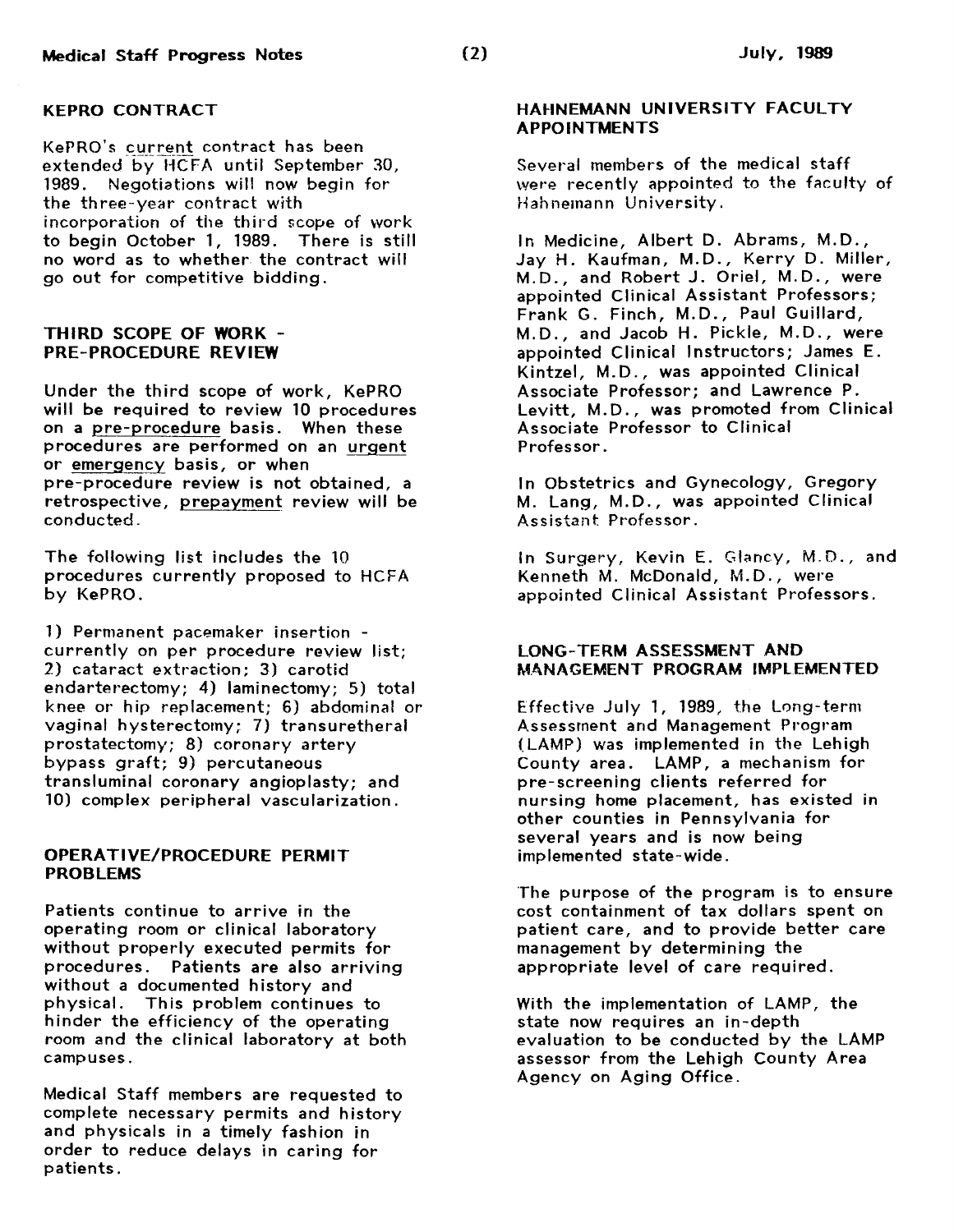Based on the numerous requests from area nursing facilities who require ssessments on the majority of their dpplicants, hospitals may experience costly delays in transfers. It is, therefore, of paramount importance that the need for nursing home placement for your patients be identified early and that the necessary forms be completed accurately, completely, and in a timely fashion.

The Social Service staff is available to assist and advise you as needed. If you have any questions regarding LAMP, please call Maureen Sawyer, Director of Social Services, at 776-8610.

#### ADMITTING NEWS

Effective September 11, 1989, the medical/surgical and critical care bed control at The Allentown Hospital campus will move to the central Admitting Office located at the Lehigh Valley Hospital Center campus. This merger will complete the second phase of centralizing he inpatient admitting area and will allow the admitting process a much clearer overview of bed availability during "tight" bed situations.

Beginning September 11, bed control information for TAH campus may be obtained by calling 776-8062.

# LABORATORY NEWS

## Change in Clostridium Difficile Testing

Effective immediately, the Microbiology section of HealthEast Laboratories will routinely test stool specimens submitted for clostridium difficile using a latex agglutination method. Results of this test on specimens received in the lab by 1 p.m., Monday through Friday, will be available the same day.

If the latex agglutination test results are negative and symptoms persist, a second ~tool specimen should be submitted with .:he request form clearly labeled "follow-up specimen; perform cell culture assay. These specimens will be evaluated by the cell culture assay for clostridium difficile toxin.

The latex agglutination test is reported to detect antigens associated with the organism unlike the cell culture method which detects toxin. Since a high percentage of infants have been reported to be "colonized" with this organism and may give false positive results by latex agglutination, the cell culture method will be used to test stools from this population of patients.

If you have any questions regarding the test or procedural change, please call Georgia Colasante, Microbiology Supervisor, or Diane C. Halstead, Ph.D., Director, Microbiology/Virology/ Immunology, at 776-8190.

## Ml Profile Update

HealthEast Laboratories "new" electrophoresis scan reports have been in the patients charts for approximately two months. To date, a limited amount of feedback has been received from physicians with most comments focused on the CK part of the Ml profile. Although most of these comments have been unfavorable, a software update is expected by September which will allow customized electrophoretic reports.

Please contact Gerald E. Clement, Ph.D., Director, Toxicology/Immunology/ Chemistry, at 776-8150, with your comments. When the software update is received, suggestions will be incorporated into the revised scan reports.

# FYI

A number of reports are sent to physicians' offices by HealthEast Laboratories. To help you better understand these reports, following are brief explanations of the reports for your information.

Cumulative Summary, produced on green and white bar paper, is a report of patient's results including those with "pending" status. A new report will print each time there is activity on the patient order, i.e., a new/modified result is entered. This report may be discarded when a Final is received.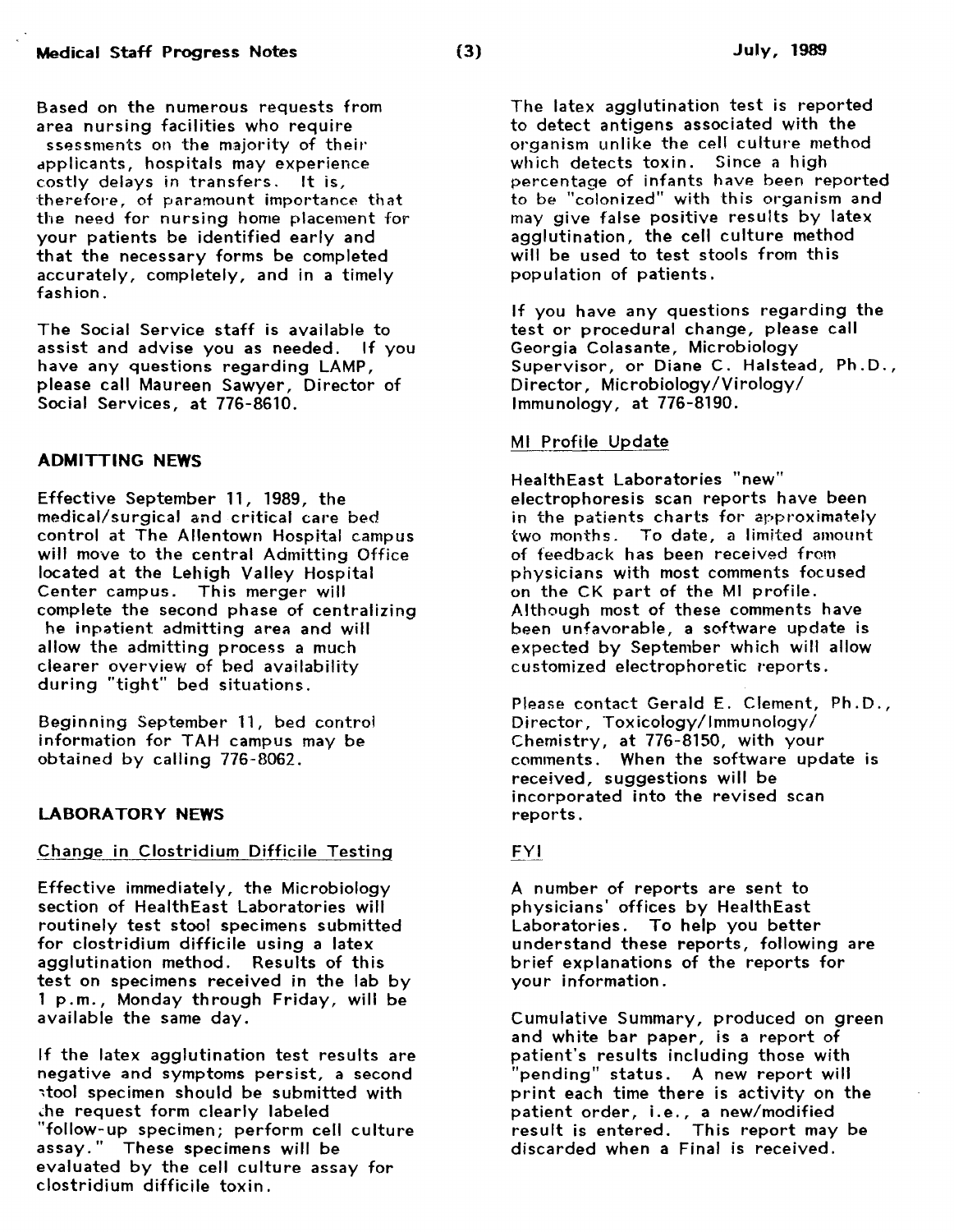Discharge Summary, printed on lavender and white bar paper, is a report of patient's results entered after the patient has been discharged from the hospital.

# NURSING NEWS

Effective July 25, 1989, the Nursing Care Flow Sheet and the Nursing Assessment Flow Sheet will be implemented on all medical/surgical units, the Progressive Coronary Care Unit, and the Short Stay Unit at the LVHC campus.

The forms will capture routine elements of nursing care and assessment information. The chart keys on each form will maintain consistency in documentation, interpret the check mark system, and guide the reader of the forms.

The forms will be placed in chronological order behind a pink divider marked "Flow Sheet," which will be placed in front of the Progress Note section of the chart.

## PHARMACY NEWS

# Restriction of Heptavax- B

Recently Merck, Sharp & Dohme announced that it has discontinued the production of Heptavax B (Hepatitis B vaccine) from human donors and will restrict the distribution of the donor derived product to dialysis and immunocompromised patients. Merck, Sharp & Dohme will continue to make available its Recombivant product (Recombivax HB) for all other patients and health care personnel. To obtain the donor derived product, the prescribing physician must complete a medical certificate (available in either Pharmacy) and return the certificate to the Pharmacy.

In response to Merck, Sharp & Dohme's decision, the Pharmacy will fill all orders written generically for Hepatitis B vaccine with the Recombivant vaccine. Physicians who have patients who must receive the donor derived product should order it specifically by brand name and include a comment on the order that the brand is medically necessary. The Pharmacy will then send the prescriber a copy of the medical certificate for completion prior to dispensing the donor derived product.

# Nutrition Order Form Revised

A new Parenteral Nutrition Solution Order Form has been approved by the Nutrition, Forms, and Medical Executive Committees for use throughout TAH-- LVHC. As of July 11, 1989, the new forms are available from the storeroom (ordered as  $DO-03$ ) and will replace the site specific forms currently in use.

If you have any questions regarding the new form, please contact Lynn Kuster, Nutrition Support Pharmacist, Page #1164.

# RESEARCH NEWS

The Public Health Service, the~ organization which manages the over \$200 billion American health care system, conducts and supports diverse health activities. Many of these activities involve funding programmatic grants for clinics, training, and underwriting methods of delivering better health care. The Public Health Service consists of six major divisions, listed below, all of which provide funding for health services.

The Alcohol, Drug Abuse, and Mental Health Administration (ADAMHA) deals with the sociomedical problems of alcohol abuse, drug abuse, and mental illness.

The Centers for Disease Control (CDC) leads the national attack on communicable and vector-borne diseases and works to control many other non- infectious conditions. Several of CDC's grant programs include preventive health services along with demonstration and education programs.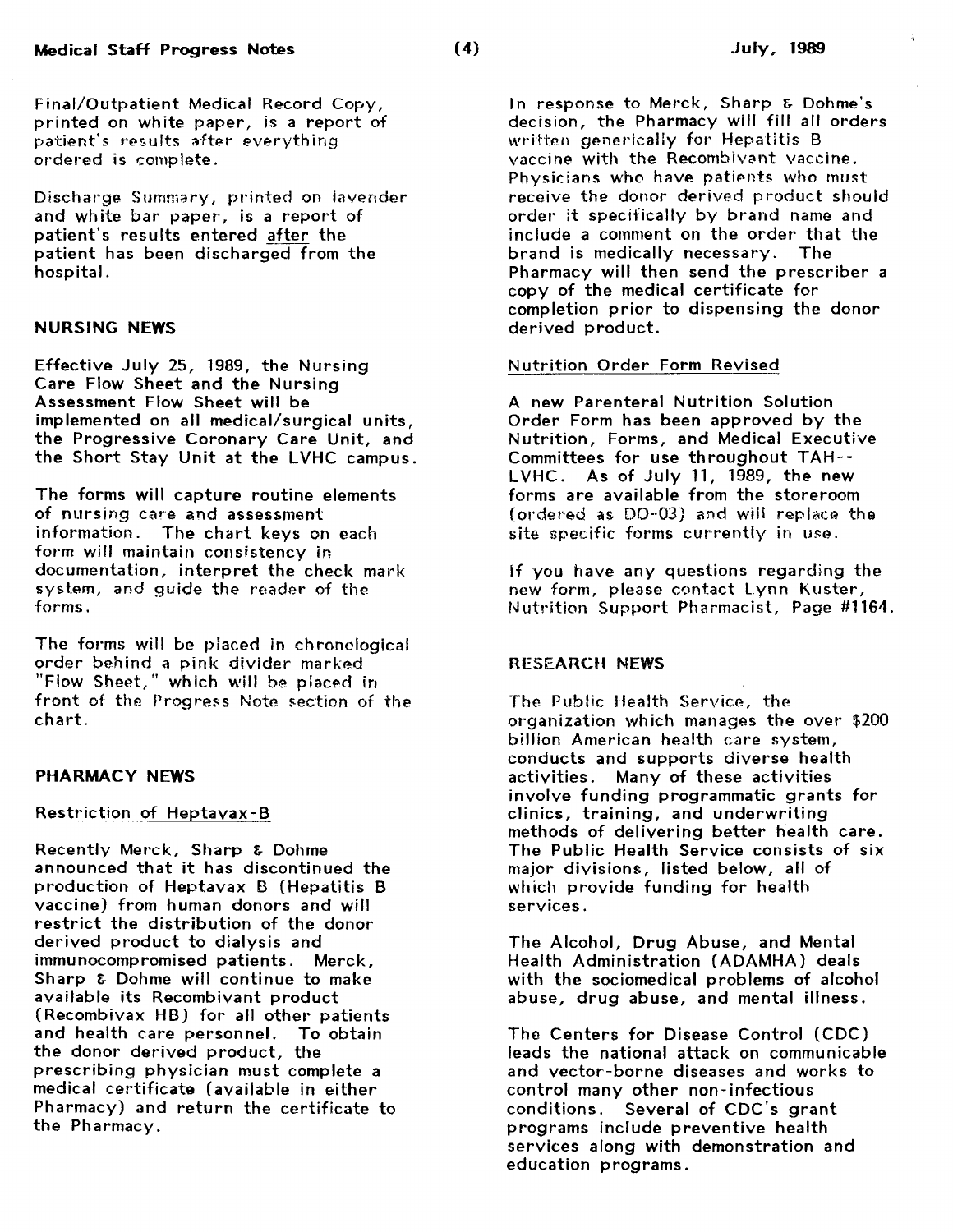The Food and Drug Administration (FDA) is the National's consumer protection 'gency and awards grants for research ..;oncerned with medical devices and diagnostic products in addition to food and cosmetics.

The Health Resources and Services Administration (HRSA) provides programs and activities to improve the health services for all citizens and to develop health care and maintenance systems which are adequately financed, comprehensive, and responsive to the needs of the people. Among HRSA's many programs are grants for residency training in primary care areas, Nurse Training Improvement-Special Projects, and Nursing Research Project Grants.

The National Institutes of Health (NIH) conducts and supports basic research, research training, and biomedical communications.

The Office of the Assistant Secretary for Health (OASH) provides overall program administration for the other PHS agencies 1d also administers health programs such as the Adolescent Family Life Demonstration and Research Program, and the Health Services Research, Development, and Demonstration Program.

For additional information on grant funding, contact Meredith Pratt in the Research Department at 776-8289.

### LONG-RANGE PLANNING FOR 08/GYN, PEDIATRICS, DIGESTIVE SCIENCES, AND PSYCHIATRY PROGRAMS UNDERWAY

As part of the hospital-wide clinical planning process, the HealthEast Planning Department is working on the development of long-range plans for the OB/GYN, pediatrics, digestive sciences, and psychiatry programs. These plans will ultimately be presented to the hospital's Board of Directors. Your input into this planning effort is both lcomed and encouraged.

During the next several weeks, Sandra Flood, Bruce Gresh, and Bob Stover, senior planners with HealthEast, will be meeting with interested clinicians for a period of approximately one-half hour. The purpose of these initial meetings is to gather preliminary information concerning the future direction of these programs. A list of general goals and objectives will be developed from these meetings.

The individuals who participate in the initial interview process will also be invited to assist in prioritizing the general goals and objectives of the long-range plan.

Your participation in this endeavor will help to shape the hospital's future clinical plan. To have your name added to the list of participating physicians, call Sandra Flood for OB/GYN or pediatrics, Bruce Gresh for psychiatry, or Bob Stover for digestive sciences, at 778-7910 before August 1.

## PUBLICATIONS, PAPERS AND PRESENTATIONS

Houshang G. Hamadani, M.D., psychiatrist, was recently informed that his abstract, "Two Years Follow-up of Children on Ritalin in Rural and Urban Practice," has been accepted for oral presentation at the VIII World Congress of Psychiatry to be held October 12-19 in Athens, Greece.

Peter A. Keblish, Jr., M.D., orthopedic surgeon, presented a workshop on cementless total hip surgery at the University of Tampere in Tampere, Finland. Dr. Keblish was the guest of Dr. Lindholm, Professor of Orthopedic Surgery at the University, which is the second largest orthopedic training center in Finland. Dr. Keblish performed two surgical procedures with the professor and resident staff at the hospital, which is embarking on cementless hip implant study.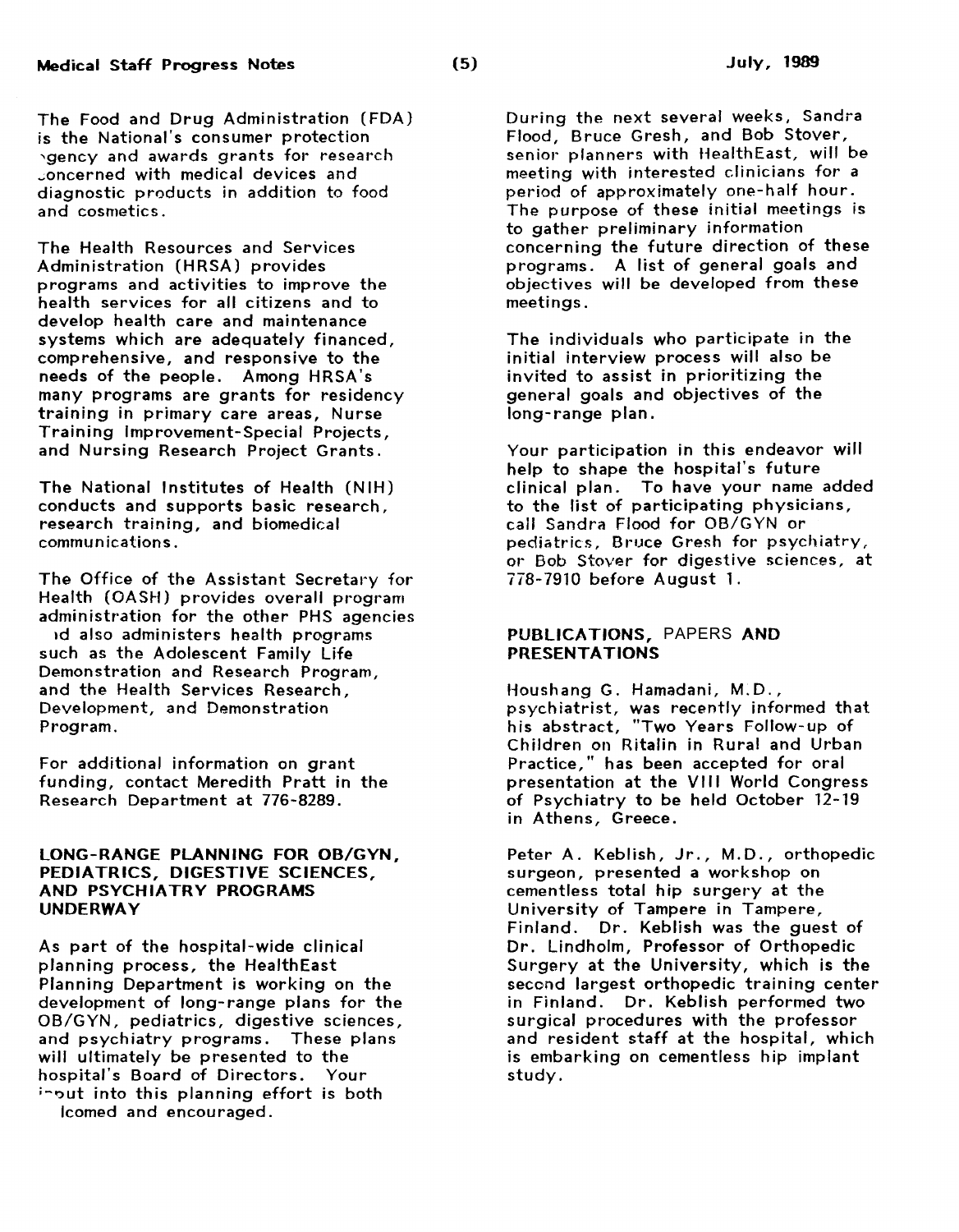Lawrence P. Levitt, M.D., neurologist, and Tish Isack, Director of the Lehigh Valley Stroke Program and the Helwig Diabetes Center, were two of the co-authors of an article titled "Stroke in the Lehigh Valley: Combined Risk Factors for Recurrent Ischemic Stroke" which was published in the May 1989 issue of Neurology.

## WHO'S NEW

The Who's New section of Medical Staff Progress Notes contains an update of new appointments, address changes, newly approved privileges, etc. This has replaced the monthly "All Concerned" bulletins which notified all hospital departments of these changes. Please remember that each department or unit is responsible for updating its directory, rolodexes, and approved privilege rosters.

## APPOINTMENTS TO THE STAFF

Jerome C. Deutsch, D.O. 104 S. 7th Street Coplay, PA 18037 (215) 262-4992 Department of Medicine Division of Family Practice Provisional Courtesy Effective 5/25/89

Daniel J. Stauffer, M.D. Trexlertown Community Health Center Trexlertown Medical Group Trexlertown, PA 18087 (215) 395-1924 Department of Medicine Division of Family Practice Provisional Courtesy Effective 6/22/89

#### ADDITIONAL PRIVILEGES

Beth A. Folio, M.D. Department of Obstetrics and Gynecology Provisional Active External Cephalic Version for Breech Presentation Laser Privileges

Charles D. Peters, M.D. Department of Medicine Division of Internal Medicine Section of General Internal Medicine Flexible Sigmoidoscopy

#### CHANGE OF STATUS

Stephen J. Barrett, M.D. Department of Psychiatry Courtesy to Consulting

Howard L. Carbaugh, M.D. Department of Medicine Division of Family Practice Courtesy to Emeritus Courtesy

Chong S. Lee, M.D. Department of Obstetrics and Gynecology Active to Courtesy

Melvin M. Rappaport, M.D. Department of Medicine Division of Family Practice Active to Courtesy

Stephen S. Robb, M.D. Department of Medicine Division of Family Practice Active to Courtesy

Marvin M. Sandler, D.P.M. Department of Surgery Division of Orthopedic Surgery Section of Podiatry Active to Consulting

Stanley E. Zeeman, M.D. Department of Medicine Division of Internal Medicine Section of Cardiology Active to Emeritus Active

# LEAVE OF ABSENCE

Samuel W. Criswell, Jr., D.P.M. Department of Surgery Division of Orthopedic Surgery Section of Podiatry Active Effective 6/22/89 to 6/21/91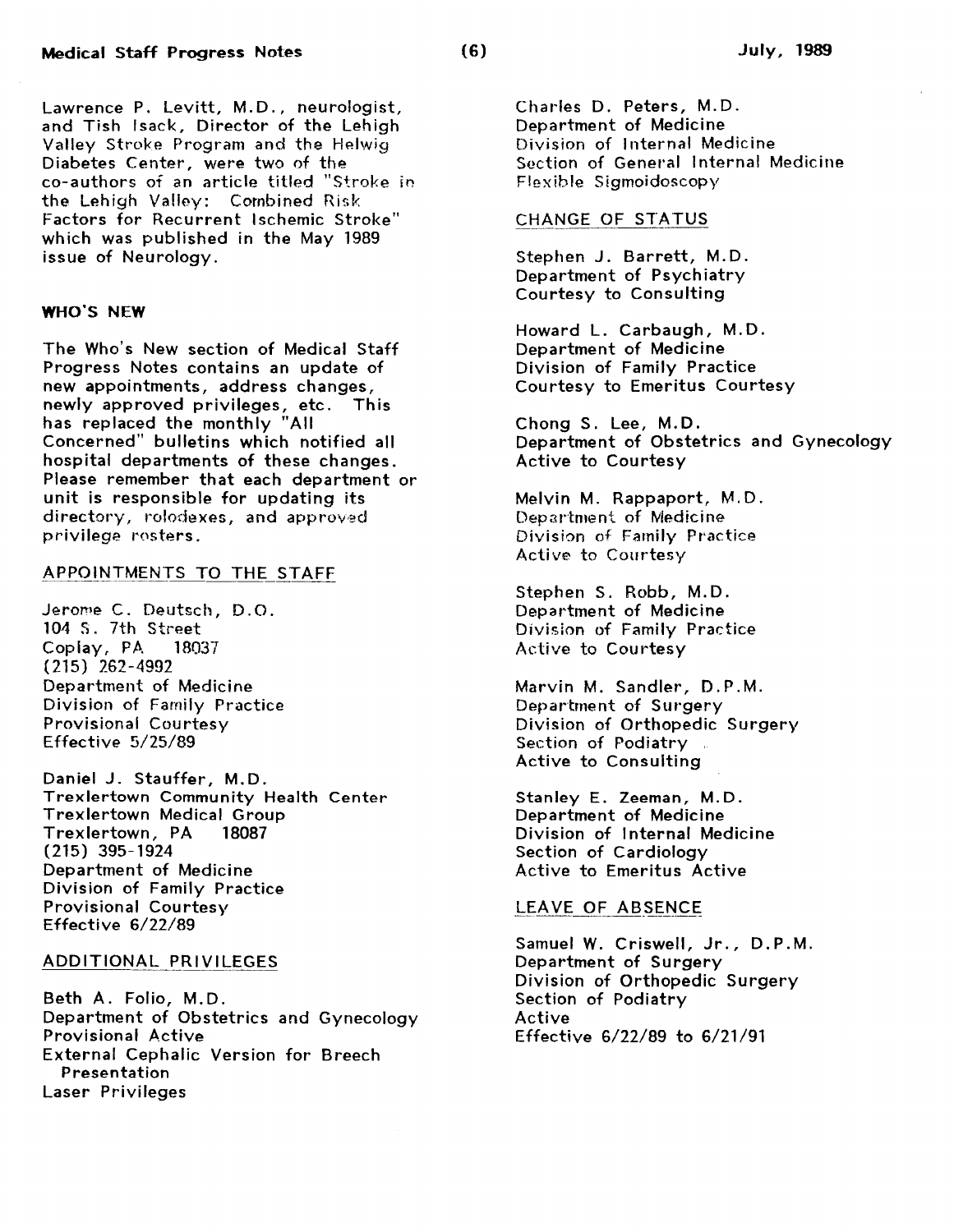#### RESIGNATIONS

Neorge C. Lewis, Jr., M.D. .Jepartment of Obstetrics and Gynecology Emeritus Consulting

Gregory J. McGinley, D. 0. Department of Medicine Division of Internal Medicine Section of General Internal Medicine Provisional Courtesy

Robert J. Snyder, M.D. Department of Obstetrics and Gynecology Courtesy

#### ADDRESS CHANGES

John J. Cassel, M.D. 2830 Diamond Avenue Allentown, PA 18103 (215) 797-8990

Beth A. Folio, M.D. Larry R. Glazerman, M.D. Stephen K. Klasko, M.D. Howard M. Listwa, D.O. Valley OB-GYN Associates, Ltd. 22 S. 17th Street Allentown, PA 18104 (215) 434-4015

Ismail Nabati, M.D. 2597 Schoenersville Road Suite 203 Bethlehem, PA 18017 (215) 691-8074

Syed A. Subzposh, M.D. 451 Chew Street Suite 302 Allentown, PA 18102 (215) 821-2810

John S. Ziegler, D.D.S. 1903 Union Blvd.<br>Allentown, PA 18103 Allentown, PA (215) 437-5353

## ADDRESS CORRECTION

Glen L. Oliver, M.D. Fairgrounds Medical Center •oo N. 17th Street \_,uite 200 Allentown, PA 18104 (215) 433-2021

#### TELEPHONE NUMBER CHANGE

Bruce A. Feldman, D.O. David B. Goldner, M.D . D. Lynn Morris, M.D. Eugene E. Ordway, M.D. James A. Sandberg, M.D. Bruce J. Silverberg, M.D. Cardiology Associates of the Lehigh Valley (215) 433-6442

#### ALLIED HEALTH PROFESSIONALS

#### APPOINTMENTS

Sharon K. Gable Physician Extender Technical Category Dental Assistant David H. Packman, D.D.S. Effective 5/25/89

Elizabeth D. Magann Physician Extender Technical Category Dental Assistant David H. Packman, D.D.S. Effective 5/25/89

Karen B. Palmer Physician Extender Technical Category Dental Assistant Charles A. Kosteva, D.D.S. Effective 5/25/89

#### RESIGNATION

Laurel A. Taschler, R.N. Physician Extender Professional - R.N. Geoffrey G. Hallock, M.D. David J. Barillo, M.D.

#### 

Medical Staff Progress Notes is published monthly to inform TAU--LVHC Medical Staff and employees of important issues concerning the Medical Staff. Articles should be submitted to Janet M. Laudenslager, Medical Affairs Office, TAH Campus, by the first of each month. AAAAAAAAAAAAAAAAAAAAAAAAAAAAAAAAAAAAAAAAA